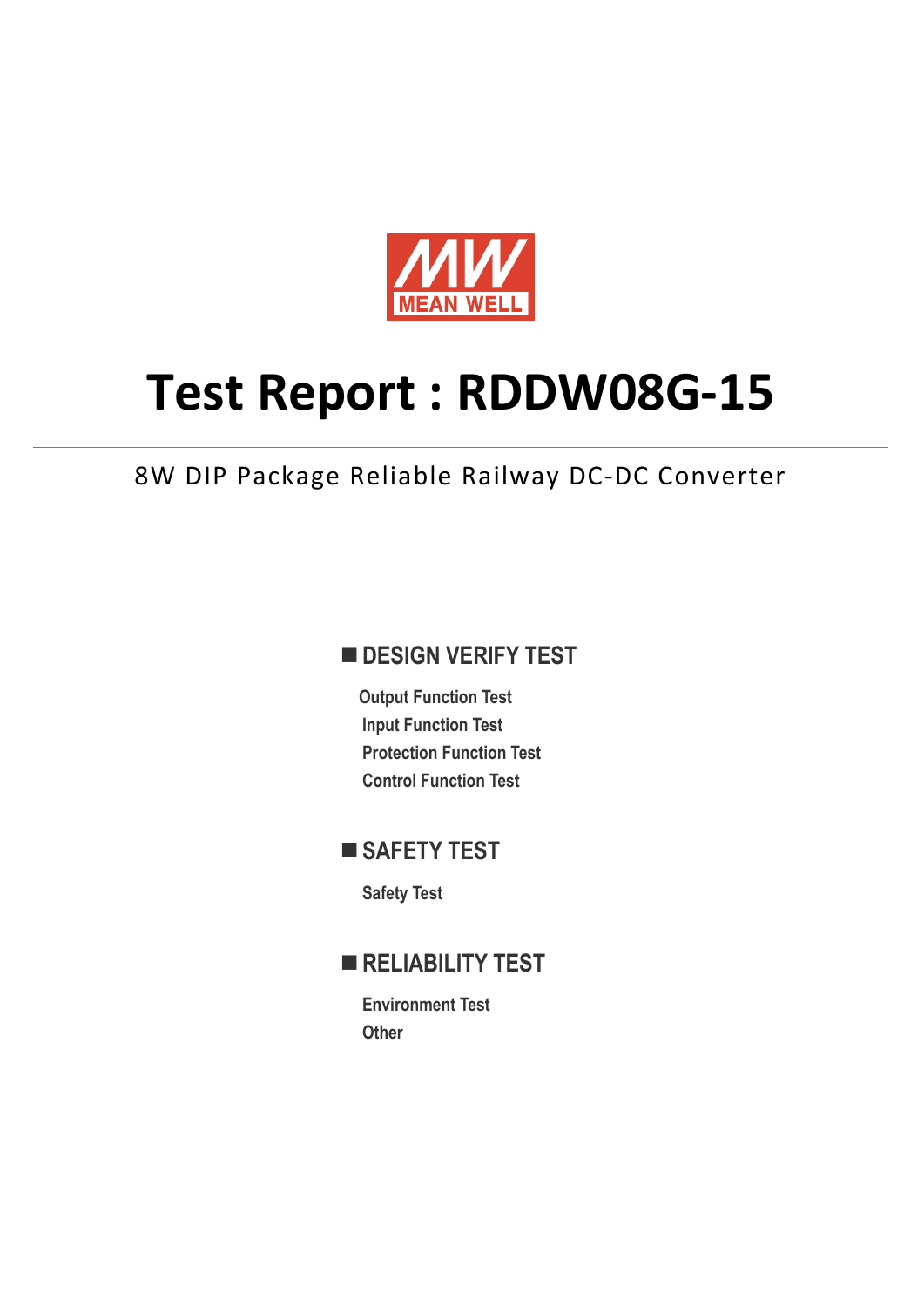

## **DESIGN VERIFY TEST**

### **OUTPUT FUNCTION TEST**

| <b>NO</b>      | <b>TEST ITEM</b>          | <b>SPECICATION</b>      | <b>TEST CONDITION</b>                                    | <b>RESULT</b>                                        | <b>VERDICT</b> |
|----------------|---------------------------|-------------------------|----------------------------------------------------------|------------------------------------------------------|----------------|
| 1              | <b>VOLTAGE ACCURACY</b>   | $-1.5\% - +1.5\%$ (Max) | I/P:48VDC<br>O/P:FULL LOAD<br>Ta:25 $°C$                 | $V1: -0.09\%$<br>$V2 : +0.02\%$                      | P              |
| $\overline{2}$ | <b>RIPPLE &amp; NOISE</b> | 50 mVp-p (Max)          | I/P:48VDC<br>O/P:FULL LOAD<br>Ta: $25^{\circ}$ C         | V1:17mV<br>V2:23mV                                   | P              |
| 3              | LINE REGULATION           | $-0.5\% - +0.5\%$ (Max) | $I/P:18VDC-75VDC$<br>O/P:FULL LOAD<br>Ta:25 $°C$         | $V1: -0.07\% - +0.01\%$<br>$V2: -0.02\% - +0.01\%$   | P              |
| 4              | <b>LOAD REGULATION</b>    | $-1.0\% - +1.0\%$ (Max) | I/P:48VDC<br>O/P:0% LOAD~FULL LOAD<br>Ta: $25^{\circ}$ C | $V1$ : -0.01% ~ +0.07%<br>$V2$ : $-0.02\% - +0.05\%$ | P              |

#### **INPUT FUNCTION TEST**

| <b>NO</b>      | <b>TEST ITEM</b>      | <b>SPECICATION</b>                                | <b>TEST CONDITION</b>                              | <b>RESULT</b>                          | <b>VERDICT</b> |
|----------------|-----------------------|---------------------------------------------------|----------------------------------------------------|----------------------------------------|----------------|
|                | INPUT VOLTAGE RANGE   | 18 VDC ~75 VDC                                    | I/P:TESTING<br>O/P:FULL LOAD<br>Ta:25 $°C$         | 15.7~75.0 VDC                          | P              |
| $\overline{2}$ | <b>EFFICIENCY</b>     | 86% (Typ)                                         | I/P:48VDC<br>O/P:FULL LOAD<br>Ta: $25^{\circ}$ C   | 86.0%                                  | P              |
| 3              | <b>DC CURRENT</b>     | 193 mA / FULL LOAD (Max)<br>6 mA/NO LOAD (Max)    | I/P:48VDC<br>O/P:NO / FULL LOAD<br>Ta:25 $°C$      | 192.3 mA / FULL LOAD<br>5.3 mA/NO LOAD | P              |
| 4              | UNDER VOLTAGE LOCKOUT | POWER UP<br>17VDC (Typ)<br>POWER DOWN 16VDC (Typ) | I/P:TESTING<br>O/P:FULL LOAD<br>Ta: $25^{\circ}$ C | POWER UP 16.8VDC<br>POWER DOWN 16.0VDC | P              |

#### **PROTECTION FUNCTION TEST**

| <b>NO</b> | <b>TEST ITEM</b>     | <b>SPECICATION</b> | <b>TEST CONDITION</b>                            | <b>RESULT</b>                                | <b>VERDICT</b> |
|-----------|----------------------|--------------------|--------------------------------------------------|----------------------------------------------|----------------|
|           | SHORT PROTECTION     | <b>CONTINUOUS</b>  | I/P:75VDC<br>O/P:FULL LOAD<br>Ta: $25^{\circ}$ C | <b>HICCUP MODE</b><br>AUTO-RECOVER           |                |
|           | OVER LOAD PROTECTION | $120\% - 180\%$    | I/P:48VDC<br>O/P:TESTING<br>Ta: $25^{\circ}$ C   | 162.0%<br><b>HICCUP MODE</b><br>AUTO-RECOVER |                |